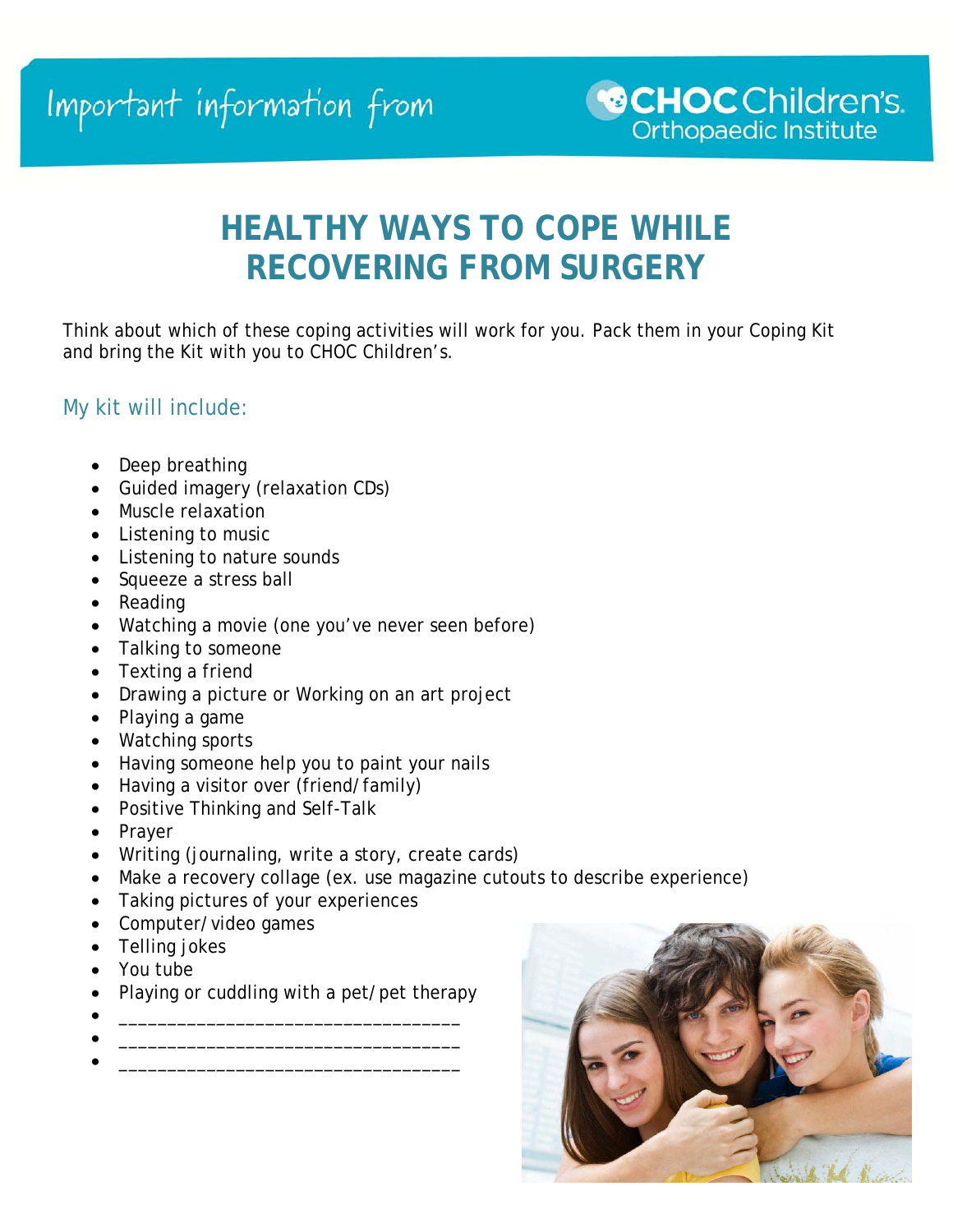## **INTEGRATIVE MEDICINE FOR CHILDREN AND TEENS GUIDED IMAGERY**

#### **What is it?**

Guided Imagery is a tool that helps your body by letting your mind take you to healthy places that feel good. It uses your imagination to change your thoughts by focusing on your senses (sound, vision, smell, taste, touch, movement). It's like daydreaming – when your mind begins to wander and you imagine that you are doing something fun. You can decide what to think about and what to imagine, and the best part is that your brain will listen.

#### **What do I need?**

The main things you need are your brain and your imagination! Other things you may use:

- A favorite memory or pictures of things you like doing or places you wish you could be.
- A favorite smell or scent
- A CD with a visualization or imagery script

See the tips section to see how these can help.

#### **When to use it?**

- Do this anytime you are feeling nervous, stressed, and angry, worried, or are in pain.
- You can use it during times you wish you could go or be somewhere else because you are uncomfortable.

#### **How do I do it?**

- Close your eyes.
- Take 3-5 deep belly breaths.
- It's time to imagine you are going to your special place! Where would you like to go? If you could be anywhere in the world at this moment, where would you be? At the beach with family, out with friends, at a sports game, somewhere feeling healthy?
- When you have picked out a place, picture yourself there. Through your mind, you can be at this place as if this were really happening.
- Use all of your daydreaming skills and think about every little thing that makes this place and experience just as you like it.
- What do you see?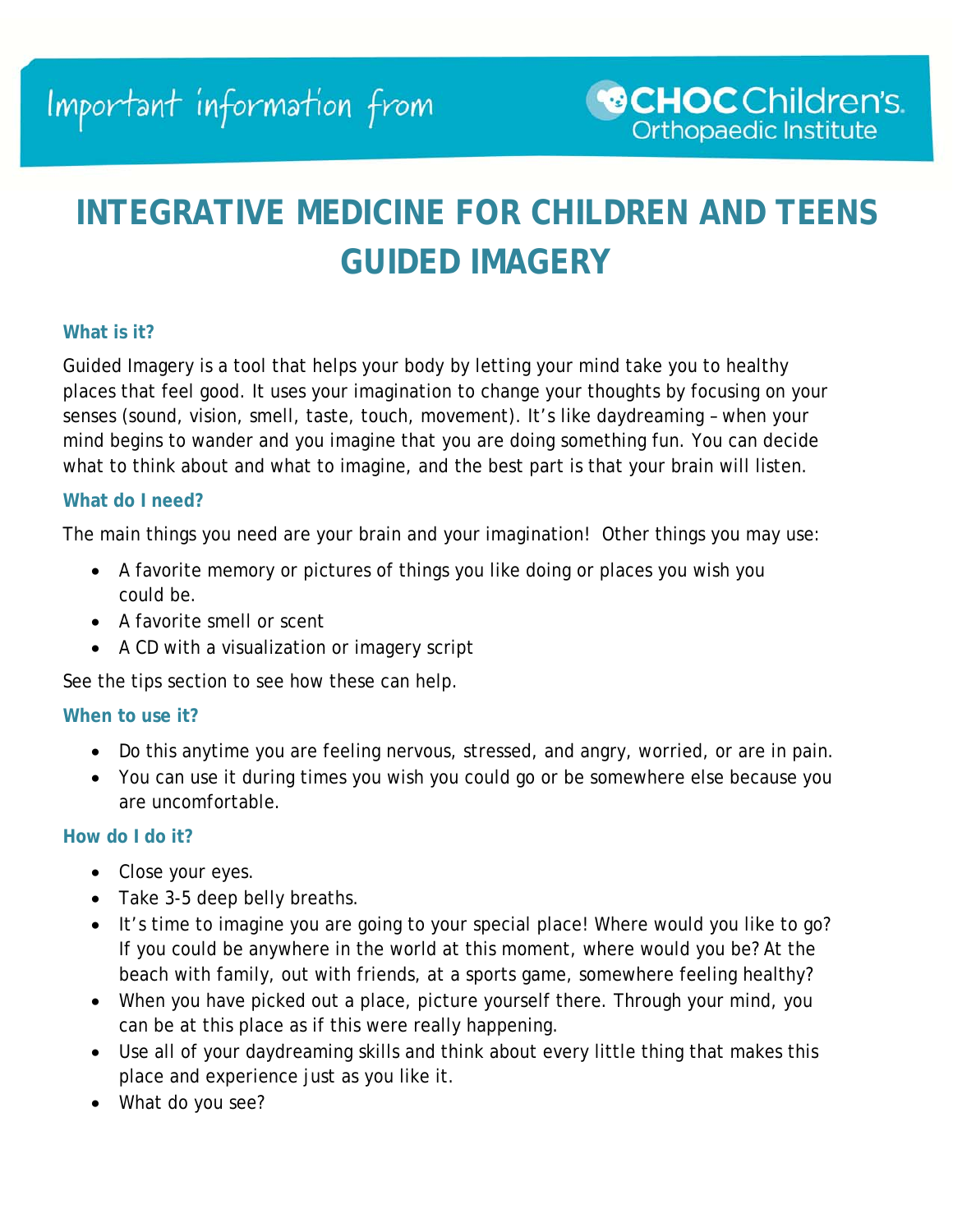- What does it smell like?
- What does it taste like?
- What sounds do you hear?
- What do things that you can touch feel like?
- How does your body feel as it moves (or rests) just the way you want it to.
- Be aware of your comfortable your body feels when you are imagining yourself in this place. You may notice your breathing slow down and your muscles feel looser as your whole body starts to relax.

## **Tips:**

- A favorite smell or scent can make your imagination activity more enjoyable and bring your special place to life. Using a special scent before or during the imagery activity can help you to feel even more comfortable and relaxed.
- Sometimes kids find it difficult to do this imagination activity on their own. If this is the case for you, you may be able to use a photograph or a picture from a book or the computer to help jump start your imagination. It may be helpful to have someone, like your mom or dad, lead you through this activity. Or maybe you already have a CD that describes a special, relaxing place to you. You can listen to this CD and use it to help your mind picture yourself there.

## **How can this help me?**

Have you noticed that when you think about sad stuff you feel sad, or when you think about things you are worried about you feel nervous, or when you actually think about your pain, you hurt more? Fortunately, just like your body and brain listen to you when you are thinking about bad stuff, you can start to think about good stuff to feel better. Usually, when you think about good stuff, you start to feel better and more comfortable. It's like changing the channel on your TV to something you really want to watch, or turning the volume up or down in your body to a level that is more comfortable for you. If you're sad or afraid, your mind can bring you to places that feel happy and calm. If you have pain, for example, your mind can help you picture yourself comfortable and relaxed. You can find the places in your mind where you're in control of your body and where you feel happy and relaxed.

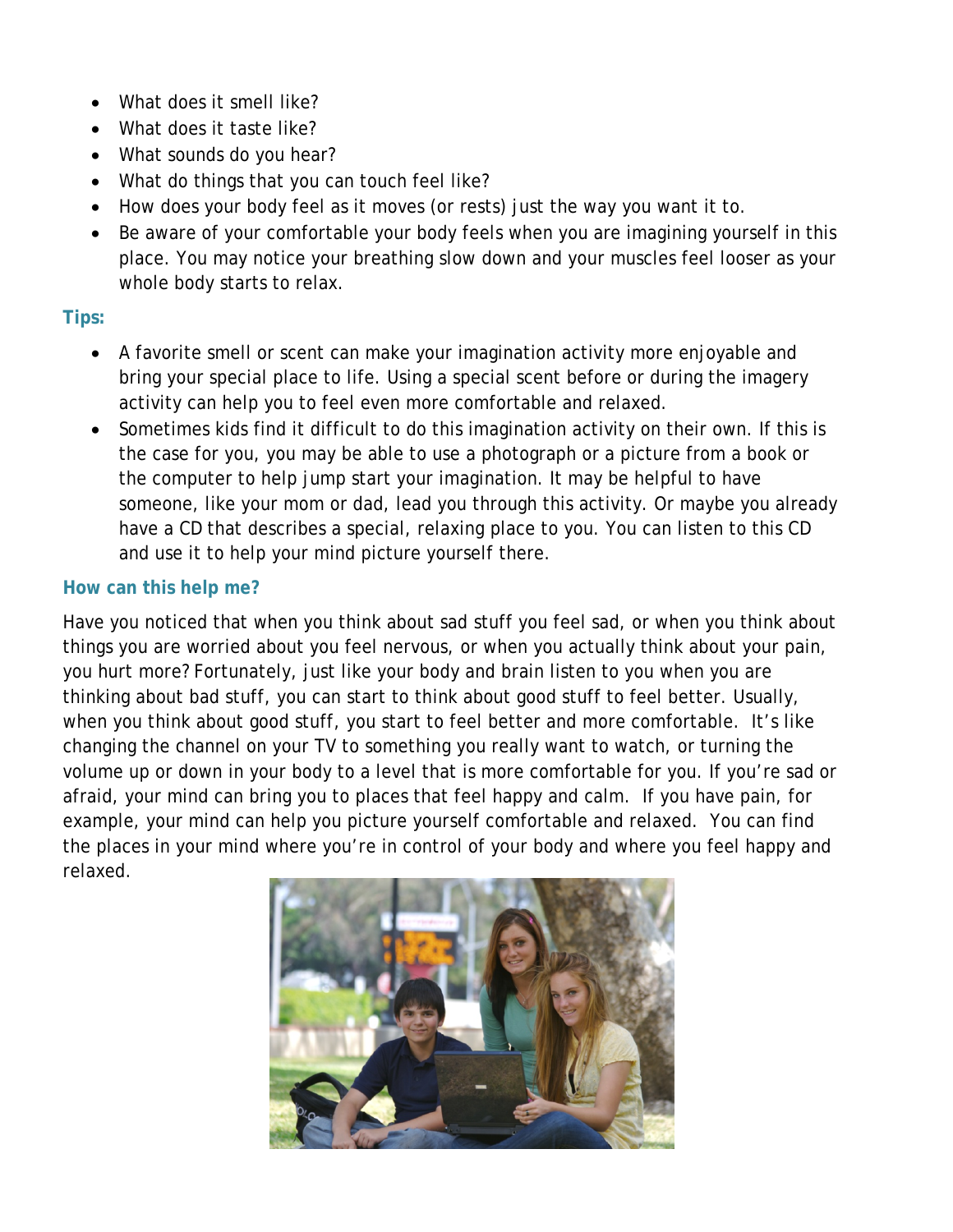# **INTEGRATIVE MEDICINE FOR KIDS: STRESS MANAGEMENT**

#### **What is it?**

Stress management is a special way of decreasing your stress by tensing and relaxing your muscles.

#### **What do I need?**

You really don't need any tools but yourself to make this work, but some things that may help are a stress ball to help you tense and relax your muscles and a stressometer card to measure your stress level. It is like a mood ring that tells you how you are feeling

#### **When to use it?**

Do this anytime you are feeling stressed, frustrated or, angry*.* You can use it when you first notice these feelings, while you have these feelings, or after the feelings to help keep them away. You can use it to help you feel more relaxed with many things. Try to practice 2-3 times per day. In order for this to work at stressful times, you must practice these techniques frequently when you are calm. By becoming aware of your tensed and relaxed muscles it will become more natural and automatic.

#### **How do I do it?**

- **1.** Use your Stressometer Card to measure you stress level. What is stressing you out? Is it a teacher? Are you worried about your surgery? Do you have too much homework to do?
- **2.** Tense your muscles and hold them for 4-5 seconds. Hold the stress ball and use it to help you tense your muscles.
- **3.** Now, relax your muscles. Stop squeezing the stress ball. Let your frustration and anger go as you relax your muscles. Notice how it feels to relax your body and your muscles.
- **4.** Check in and see how you are feeling. Use your Stressometer card to measure your stress. Are you more relaxed?

#### **How does it work?**

In stress management, your child life specialist or psychologist can help you replace skills that don't work with skills that do. You can learn how to breathe deeply and relax instead of tightening up. You can learn how to use hypnosis, meditation and guided imagery to replace stressed thoughts with calm ones. You can even learn how to distract yourself or use the stress ball in your coping kit to help you relax.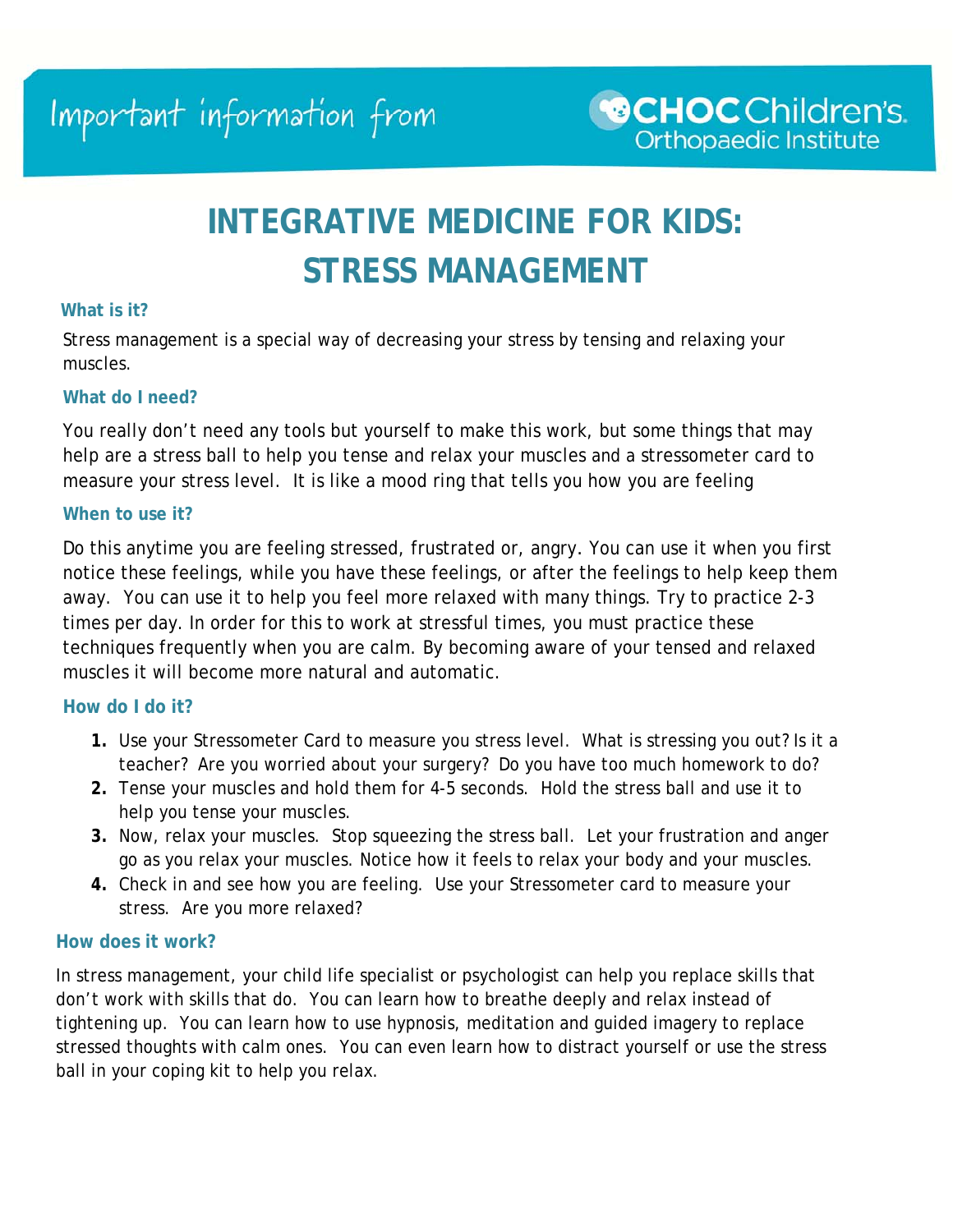# Important information from

## BELLY BREATHING

#### **What is it?**

Belly breathing is a special way of controlling your breathing that can help you relax, feel better, and help your body to work its best.

### **What do I need?**

You really don't need any tools but yourself to make this work, but some things that may help are:

- A comfortable place
- Your hand
- Items such as a book, a pinwheel, bubbles, a harmonica

### **When to use it?**

- Do this anytime you are feeling nervous, stressed, angry, or are in pain. You can use it when you first notice these feelings, while you have these feelings, or after the feelings to help keep them away.
- You can use it to help you feel more comfortable with many things.
- Try to practice 2-3 times per day. In order for this to work at stressful times, you must practice breathing techniques frequently when you are calm. By becoming aware of your breathing and learning to use belly breathing it will become more natural and automatic.

#### **How do I do it?**

- **1.** Get into a comfortable position and let all of your muscles be soft and loose.
- **2.** Imagine that your belly is a balloon and that right now it's deflated.
- **3.** Put your hand on top of your belly.
- **4.** Breathe in slowly through your nose while you count to 3. Feel the balloon fill with air as it raises the hand on your belly.
- **5.** Breathe out slowly through your mouth, while you count to 5. Feel the balloon get flat as the hand on your belly lowers.
- **6.** Try to breathe out for longer (5-6 seconds) than you breathe in (3-4 seconds).